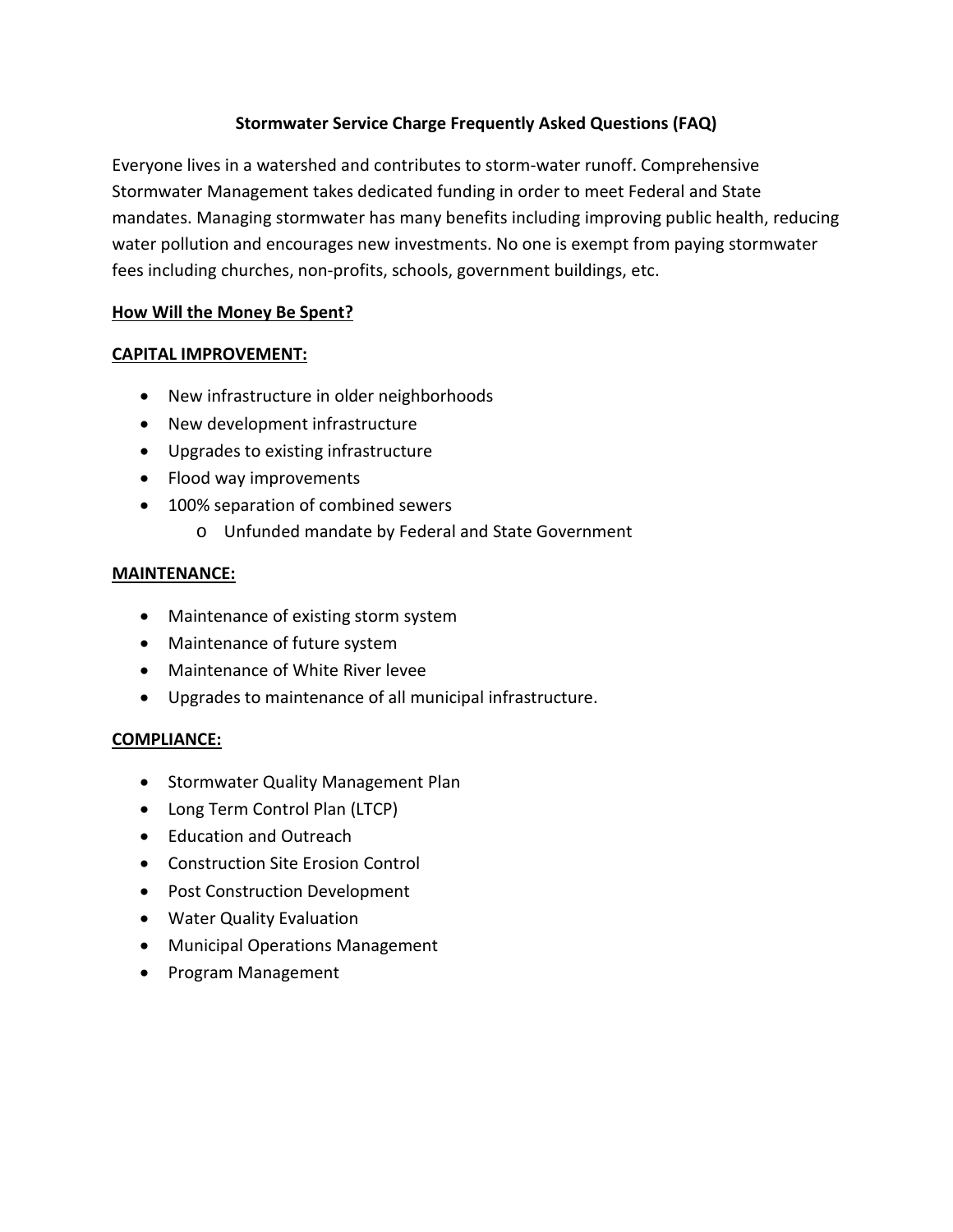## **How is My Bill Calculated?**

Rates are based on a property's contribution to stormwater runoff. Therefore, customers are charged based on the impervious surface (hard surface such as parking lots, roofs, sidewalks, etc.) their property is known to have. This amount was calculated using the data from property tax records and aerial photography.

Customers are broken down into two classifications; **Residential and Non-Residential**. Classifications are determined using the State of Indiana land use codes.

Residential Rates are based on the average impervious area (2,500 sq. ft.) of all properties within Delaware County.

Non-Residential Rates are based on the average classes of impervious area starting with the base calculation at the equivalent residential rate class.

Calculations are determined by using Equivalent Residential Units (ERU), which is the basic unit for the computation of storm water service fees.

All properties contribute to the community's need to manage stormwater, therefore, all property owners must share in the cost of this program, and no properties are exempt.

#### **We All Contribute to Stormwater**

Impervious surface is defined as mainly artificial structures--such as pavements (roads, sidewalks, driveways and parking lots) that are covered by impenetrable materials such as asphalt, concrete, brick, and stone, and rooftops. Soils compacted by urban development are also highly impervious.

These pavement materials seal the soil surface, eliminating rainwater infiltration and natural groundwater recharge.

Stormwater runoff creates pollutants that include excess nutrients from fertilizers; pathogens from pet waste; gasoline, motor oil, and heavy metals from vehicles; high sediment loads from stream bed erosion and construction sites, and waste such as cigarette butts. Polluted runoff can have many negative effects on fish, animals, plants and people.

For more info please visit [www.munciesanitary.org](http://www.munciesanitary.org/)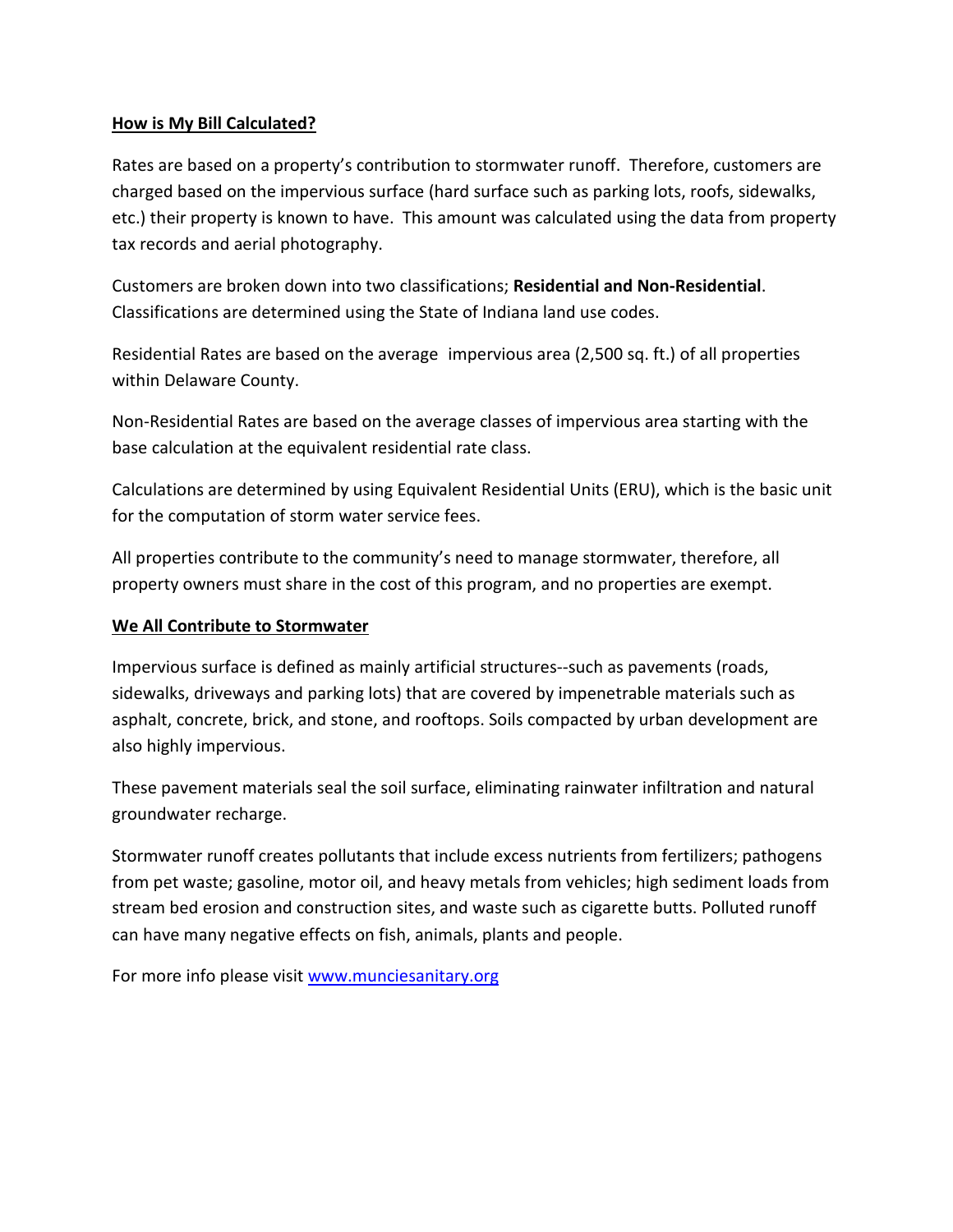# **Stormwater Rates per ERU (Equivalent Residential Units) per Partnership Entity:**

#### **Muncie Sanitary District**

- \$9.00 a month for all Residential Properties
- Please see Rate Classifications for Non-Residential Properties
- Questions should be directed to the Muncie Sanitary District's Board of Commissioners

## **Delaware County**

- \$.95 a month for all Residential Properties
- Please see Rate Classification for Non-Residential Properties
- Questions should be directed to the Delaware County Stormwater Board which includes the Delaware County Commissioners and the Delaware County Surveyor.
- This rate does not include the Town of Selma or the Town of Daleville. Any questions related to these towns should be directed to the Town Board and Town Manager.

#### **Yorktown**

- \$2 a month for all Residential Properties
- Please see Rate Classification for Non-Residential Properties
- Questions should be directed to the Yorktown Town Manager and Town Board

## **Additional Information related to Combined Sewer Overflows (CSO's)**

Combined Sewer Overflows (CSO's) discharge pollutants which can include bacteria and other pathogens; chemicals, and debris to our river. The Muncie Sanitary District had 84 miles of Combined Sewer System (CSS). The United States alone has 772 CSS communities. In 2000, Congress amended the Clean Water Act to require CSS municipalities to comply and implement a CSO Long Term Control Plan.

According to the Indiana Department of Environmental Management, there are 107 baseline Combined Sewer Overflow (CSO) communities in Indiana. The Muncie Sanitary District had 23 registered CSO's under a National Pollutant Discharge Elimination System (NPDES) permit. We are now at 16 registered CSO's with some under construction now (spring of 2017). A Long Term Control Plan (LTCP) was created and recommended by the Citizen's Advisory Committee, and recommended to the Muncie Sanitary District Board of Sanitary Commissioners on March 9, 2010. The estimated cost of the LTCP is \$168 Million dollars with an implementation time of 20 years, starting in 2012.